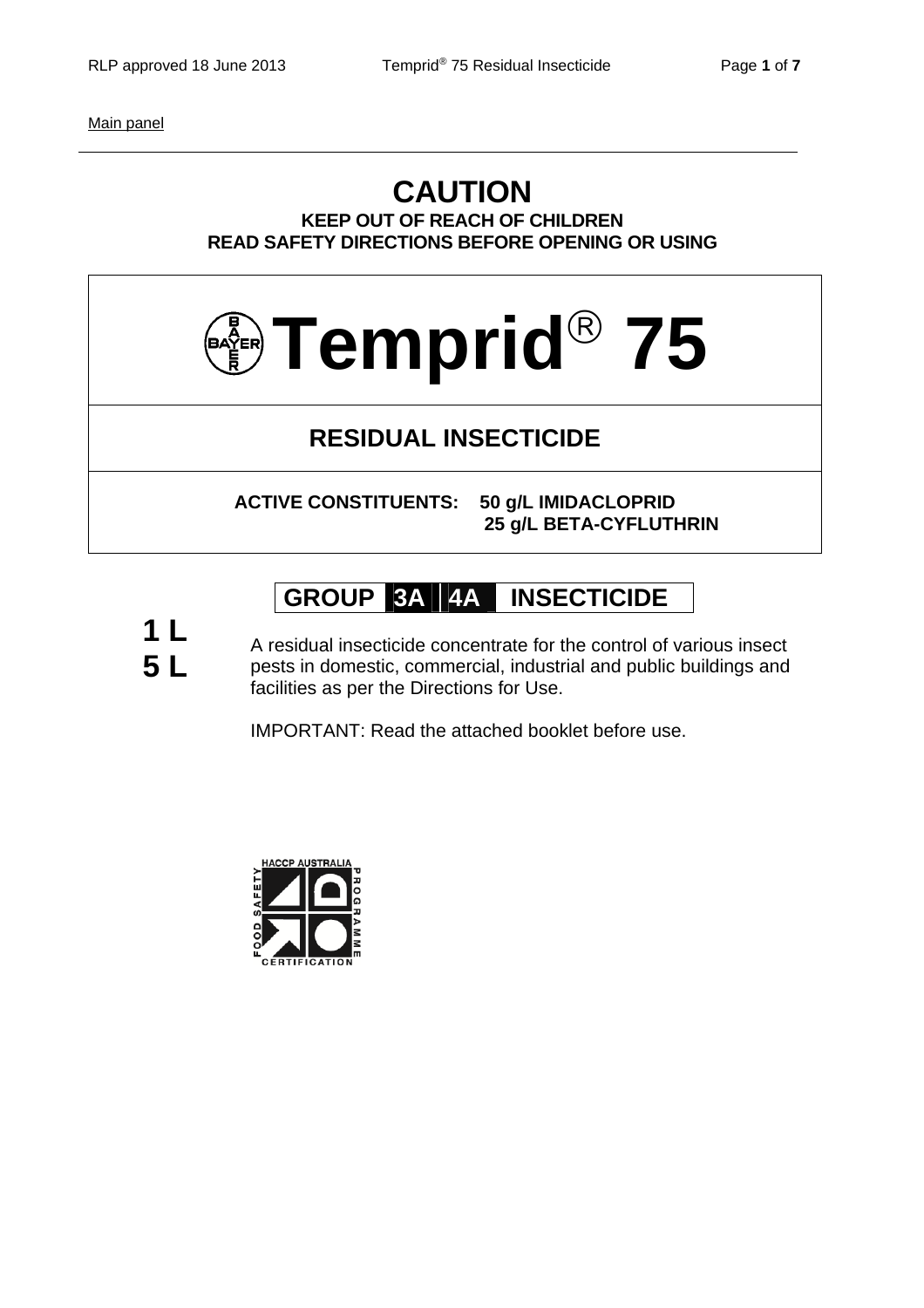Booklet front page

### **CAUTION**

**KEEP OUT REACH OF CHILDREN READ SAFETY DIRECTIONS BEFORE OPENING OR USING** 

## **TEMPRID® 75 RESIDUAL INSECTICIDE**

**ACTIVE CONSTITUENTS: 50 g/L IMIDACLOPRID 25 g/L BETA-CYFLUTHRIN** 

A residual insecticide concentrate for the control of various insect pests in domestic, commercial, industrial and public buildings and facilities as per the Directions for Use.

#### **STORAGE AND DISPOSAL**

Store in tightly closed, original container in a safe, well ventilated area, as cool as possible. DO NOT store for prolonged periods in direct sunlight.

Triple rinse containers before disposal. Add rinsings to spray tank. DO NOT dispose of undiluted chemicals on site. If recycling, replace cap and return clean containers to recycler or designated collection point. If not recycling, break, crush, or puncture and deliver empty packaging to an approved waste management facility. If an approved waste management facility is not available, bury the empty packaging 500 mm below the surface in a disposal pit specifically marked and set up for this purpose clear of waterways, desirable vegetation and tree roots, in compliance with relevant Local, State or Territory government regulations. DO NOT burn empty containers or product.

#### **SAFETY DIRECTIONS**

Harmful if swallowed. May irritate the skin and eyes. Avoid contact with skin and eyes. When preparing product for use and using the prepared spray, wear cotton overalls over normal clothing buttoned to the neck and wrist and elbow length chemical-resistant gloves. Wash hands after use. After each day's use wash gloves and contaminated clothing.

#### **FIRST AID**

If poisoning occurs, contact a doctor or Poisons Information Centre. Phone Australia 13 11 26; New Zealand 0800 764 766. Remove from contaminated area. Apply artificial respiration if not breathing.

#### **SAFETY DATA SHEET**

Additional Information is listed in the Safety Data Sheet which may be found at www.bayeres.com.au.

#### **Exclusion of Liability**

This product must be used strictly as directed, and in accordance with all instructions appearing on the label and in other reference material. So far as it is lawfully able to do so, Bayer CropScience Pty Ltd accepts no liability or responsibility for loss or damage arising from failure to follow such directions and instructions.

#### **IMPORTANT: READ THIS BOOKLET BEFORE USE.**

APVMA Approval Number: 64371/58117

Temprid<sup>®</sup> is a Registered Trademark of the Bayer Group.

Bayer CropScience Pty. Ltd. A.B.N. 87 000 226 022 391-393 Tooronga Rd Hawthorn East, Vic. 3123 Phone: (03) 9248 6888 Fax: (03) 9248 6803 Technical enquiries: 1800 804 479 Website: www.bayeres.com.au



(For 5 L containers only)

For 24 hour specialist advice in an emergency only phone 1800 033 111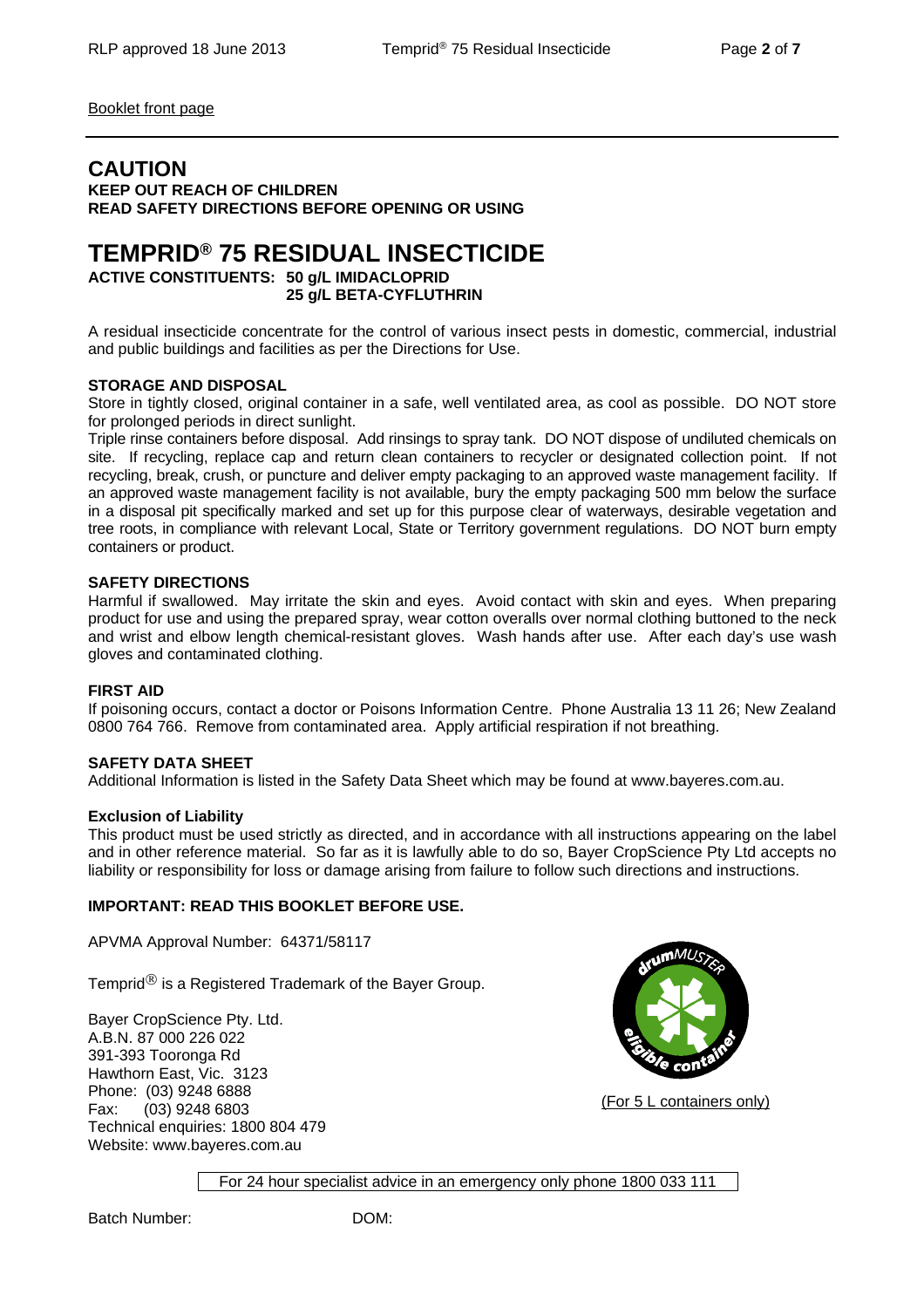#### Booklet inside

#### **DIRECTIONS FOR USE**

#### **RESTRAINT**

DO NOT apply spray treatment outdoors if heavy rains are expected to occur within 48 hours of application, or if area is about to be irrigated.

| <b>SITUATION</b>        | <b>PEST</b> | <b>RATE</b>         | <b>CRITICAL COMMENTS</b>                                     |
|-------------------------|-------------|---------------------|--------------------------------------------------------------|
| Domestic,               |             | Non-porous          | <b>Best-Practice Recommendation:</b>                         |
| commercial,             |             | surfaces:           | Estimate area of surface which needs to be                   |
| industrial and public   |             | 50 ml / up to 5     | treated.                                                     |
| buildings and           |             | L water $/ 100$     | Calibrate spray equipment to identify volume of<br>$\bullet$ |
| facilities (including   |             | m <sup>2</sup>      | spray necessary to achieve coverage of target                |
| but not limited to food |             |                     | area.                                                        |
| processing              |             | Porous              | Measure out required volume of Temprid® 75                   |
| establishments,         |             | surfaces or         | Residual Insecticide and mix according to                    |
| shops, factories,       |             | through use of      | General Instructions below.                                  |
| farm buildings, ships,  |             | power               | DO NOT exceed point of run-off.                              |
| trains, aeroplanes,     |             | equipment:          | Non-porous surfaces: Apply as a coarse spray.                |
| offices, schools,       | Ants        | 50 ml / up to       | <b>DIRECT NEST TREATMENT:</b>                                |
| storerooms,             |             | 10 L water /        | Where possible locate the nest and spray directly            |
| hospitals, barracks,    |             | $100 \; \text{m}^2$ | into nest entrances. Penetration of insecticide can          |
| private houses and      |             |                     | be assisted by pre-wetting sandy and porous soils            |
| external areas          |             |                     | with water. A thorough soaking treatment with                |
| associated with such    |             |                     | insecticide mixture is required to destroy the nest.         |
| establishments)         |             |                     | <b>TREATMENT WHEN NESTS CANNOT BE</b>                        |
|                         |             |                     | <b>LOCATED:</b>                                              |
|                         |             |                     | Apply to all ant trails and areas where ants are             |
|                         |             |                     | foraging. Search for ants underneath materials               |
|                         |             |                     | (e.g. rocks, timber) and apply to these areas.               |
|                         |             |                     | Where indoor infestation has been identified it is           |
|                         |             |                     | recommended that an external perimeter treatment             |
|                         |             |                     | be installed (refer below) and that indoor areas are         |
|                         |             |                     | treated with a suitably registered bait product such         |
|                         |             |                     | as from the Maxforce <sup>®</sup> ant bait range.            |
|                         |             |                     | <b>EXTERNAL PERIMETER TREATMENTS:</b>                        |
|                         |             |                     | Apply to all potential entrance points of the                |
|                         |             |                     | structure (e.g. cracks and crevices in brickwork and         |
|                         |             |                     | gaps in timber weatherboards).                               |
|                         |             |                     | Treat the outside of the structure; walls, and               |
|                         |             |                     | around doors, windows, and other areas where                 |
|                         |             |                     | ants are active or may enter or hide.                        |
|                         |             |                     | Ensure application in wall voids or other enclosed           |
|                         |             |                     | cavities is made with spray nozzle adjusted to               |
|                         |             |                     | produce a fine mist in order to avoid run-off.               |
|                         |             |                     | Treat the soil, turf or other ground covering                |
|                         |             |                     | adjacent to the structure (in a band up to 3 metres          |
|                         |             |                     | wide) where ants are seen, have been found, or               |
|                         |             |                     | can find shelter.                                            |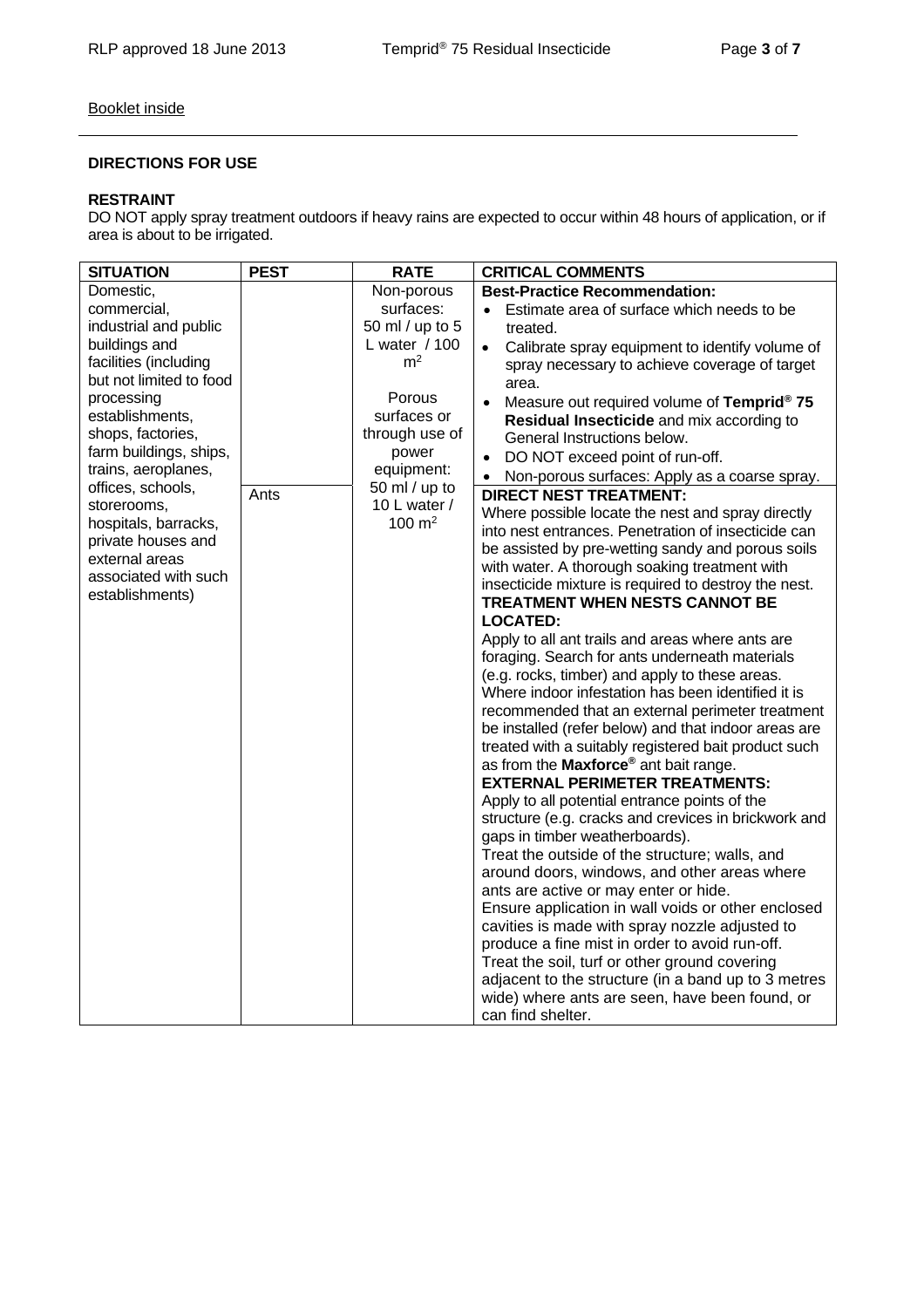| <b>SITUATION</b>                                                                                                                                                                                                                                                                                                                                                             | <b>PEST</b>                                               | <b>RATE</b>                                                                                                                                                                                           | <b>CRITICAL COMMENTS</b>                                                                                                                                                                                                                                                                                                                                                                                                                                                                                                                                                                                                                                                                                                                                                                                                                                                                                                                                                                                                                                                                                                                                                                                                                                                                                           |
|------------------------------------------------------------------------------------------------------------------------------------------------------------------------------------------------------------------------------------------------------------------------------------------------------------------------------------------------------------------------------|-----------------------------------------------------------|-------------------------------------------------------------------------------------------------------------------------------------------------------------------------------------------------------|--------------------------------------------------------------------------------------------------------------------------------------------------------------------------------------------------------------------------------------------------------------------------------------------------------------------------------------------------------------------------------------------------------------------------------------------------------------------------------------------------------------------------------------------------------------------------------------------------------------------------------------------------------------------------------------------------------------------------------------------------------------------------------------------------------------------------------------------------------------------------------------------------------------------------------------------------------------------------------------------------------------------------------------------------------------------------------------------------------------------------------------------------------------------------------------------------------------------------------------------------------------------------------------------------------------------|
| Domestic,<br>commercial,<br>industrial and public<br>buildings and<br>facilities (including<br>but not limited to food<br>processing<br>establishments,<br>shops, factories,<br>farm buildings, ships,<br>trains, aeroplanes,<br>offices, schools,<br>storerooms,<br>hospitals, barracks,<br>private houses and<br>external areas<br>associated with such<br>establishments) | Cockroaches<br><b>Crickets</b><br>Mosquitoes<br>and flies | Non-porous<br>surfaces:<br>50 ml / up to 5<br>L water / 100<br>m <sup>2</sup><br>Porous<br>surfaces or<br>through use of<br>power<br>equipment:<br>50 ml / up to<br>10 L water /<br>$100 \text{ m}^2$ | Conduct a thorough inspection and apply to known<br>and potential cockroach harbourages. A barrier<br>application around areas where cockroach<br>infestations may be originating is also suggested.<br>NOTE: The use of an Insect Growth Regulator<br>(such as Starycide <sup>®</sup> Insect Growth Regulator) is<br>considered a useful supplementary treatment for<br>cockroach control when cockroach infestation is<br>severe.<br>Repeat application as required. Where application<br>of a spray is not suitable it is recommended that a<br>suitably registered gel such as from the Maxforce®<br>Gel range be applied as per the registered label on<br>that product.<br>Spray infested areas. In addition a barrier<br>treatment can be sprayed across areas where<br>these pests enter buildings.<br>Spray surfaces where flies and mosquitoes are<br>known to come to rest.<br>Flies - include external surfaces that are exposed<br>to the morning sun.<br>Mosquitoes - spray walls, awnings, fences and<br>vegetated areas in proximity to buildings. DO NOT<br>apply to edible plants.<br>NOTE: The perception of the level of control of<br>flying insects achieved within any given area<br>treated with a residual surface spray will be<br>affected by the extent of in-migration of individuals |
|                                                                                                                                                                                                                                                                                                                                                                              |                                                           |                                                                                                                                                                                                       | from external (untreated) areas. A residual<br>surface spray will only control those insects that<br>alight on the treated surfaces and therefore<br>complete elimination of flying insects from the<br>treated area should not necessarily always be                                                                                                                                                                                                                                                                                                                                                                                                                                                                                                                                                                                                                                                                                                                                                                                                                                                                                                                                                                                                                                                              |
|                                                                                                                                                                                                                                                                                                                                                                              | Millipedes                                                |                                                                                                                                                                                                       | expected.<br>Apply as a coarse spray to infested areas.<br>Recommended for use on non-porous surfaces                                                                                                                                                                                                                                                                                                                                                                                                                                                                                                                                                                                                                                                                                                                                                                                                                                                                                                                                                                                                                                                                                                                                                                                                              |
|                                                                                                                                                                                                                                                                                                                                                                              | Paper nest<br>wasps                                       |                                                                                                                                                                                                       | only.<br>Apply diluted spray to the point of run-off directly to<br>the papernest ensuring thorough and even<br>coverage. When all adult wasps have been knocked                                                                                                                                                                                                                                                                                                                                                                                                                                                                                                                                                                                                                                                                                                                                                                                                                                                                                                                                                                                                                                                                                                                                                   |
|                                                                                                                                                                                                                                                                                                                                                                              | Spiders                                                   |                                                                                                                                                                                                       | down the nest may be safely removed from the<br>structure.                                                                                                                                                                                                                                                                                                                                                                                                                                                                                                                                                                                                                                                                                                                                                                                                                                                                                                                                                                                                                                                                                                                                                                                                                                                         |
|                                                                                                                                                                                                                                                                                                                                                                              |                                                           |                                                                                                                                                                                                       | Apply to areas where spiders are known to occur,<br>their webbing and areas where spiders may hide. It<br>is recommended that any webbing is left in place<br>for a few days after application to optimise efficacy.                                                                                                                                                                                                                                                                                                                                                                                                                                                                                                                                                                                                                                                                                                                                                                                                                                                                                                                                                                                                                                                                                               |
| Internal areas and<br>surrounds of<br>domestic,<br>commercial,<br>industrial and public<br>buildings and<br>facilities                                                                                                                                                                                                                                                       | Fleas                                                     |                                                                                                                                                                                                       | Clean and vacuum infested areas and dispose of<br>dust collected in the garbage in a sealed plastic<br>bag. Lightly spray infested areas concentrating on<br>areas under furniture etc.<br>NOTE: The use of an Insect Growth Regulator<br>(such as Starycide <sup>®</sup> Insect Growth Regulator) is<br>considered a useful supplementary treatment for<br>flea control. Treat pets with a suitably registered<br>flea control product.<br>See also the note on application to carpets<br>below.                                                                                                                                                                                                                                                                                                                                                                                                                                                                                                                                                                                                                                                                                                                                                                                                                  |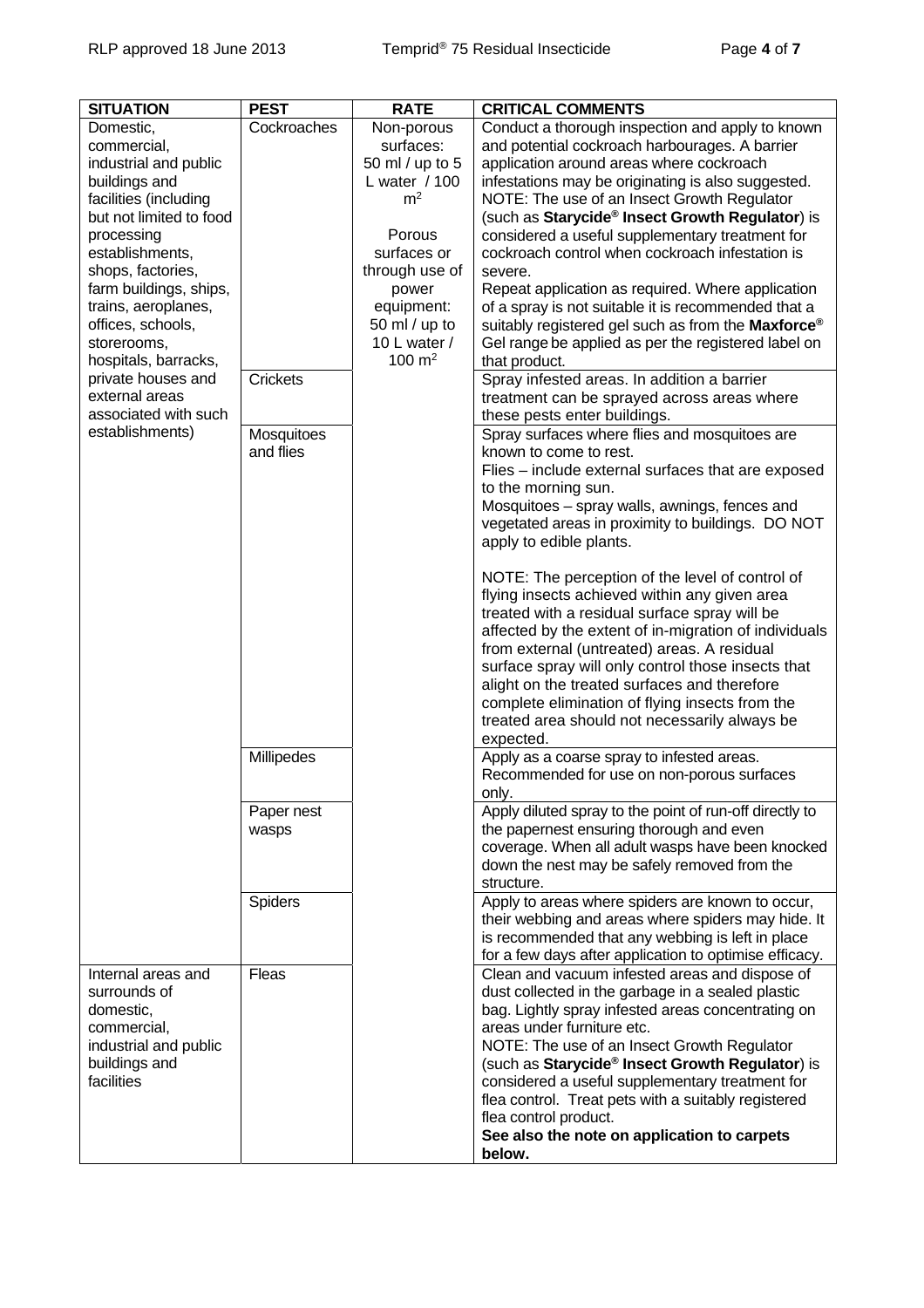| <b>SITUATION</b>             | <b>PEST</b>   | <b>RATE</b>             | <b>CRITICAL COMMENTS</b>                                                                  |
|------------------------------|---------------|-------------------------|-------------------------------------------------------------------------------------------|
| Domestic,                    | Bedbugs       | Non-porous              | Professional Pest Managers undertaking a bedbug                                           |
| commercial,                  |               | surfaces:               | treatment are expected to be familiar with the                                            |
| industrial and public        |               | 50 ml / up to 5         | AEPMA Code of Practice (CoP) for the Control of                                           |
| buildings and                |               | L water / 100           | Bedbug Infestations in Australia and take into                                            |
| facilities (including        |               | m <sup>2</sup>          | account the recommendations included within this                                          |
| but not limited to           |               |                         | document in relation to bedbug management.                                                |
| hotels and                   |               | Porous                  | Prior to treatment, a thorough inspection of all                                          |
| backpacker<br>accommodation, |               | surfaces or             | infested and potentially infested areas should be<br>carried out.                         |
| private dwellings,           |               | through use of<br>power | Treatment should be directed to all areas of                                              |
| barracks, hospitals,         |               | equipment:              | infestation, e.g. the bed-frame and walls, cracks,                                        |
| ships, trains,               |               | 50 ml / up to 10        | crevices and skirting boards in the vicinity of the                                       |
| aeroplanes, offices,         |               | L water / 100           | bed. It may also be applied to the edges and                                              |
| schools)                     |               | m <sup>2</sup>          | seams of the mattress but DO NOT treat the flat                                           |
|                              |               |                         | surfaces which people sleep on.                                                           |
|                              |               |                         | Consideration should also be given to appropriate                                         |
|                              |               |                         | non-chemical methods of control in areas where                                            |
|                              |               |                         | insecticide application is not possible.                                                  |
|                              |               |                         | Control of pyrethroid-resistant strains of bedbug is                                      |
|                              |               |                         | dependent on direct spray application rather than                                         |
|                              |               |                         | residual activity. Re-inspection is essential (in                                         |
|                              |               |                         | accordance with the recommendations of the CoP).                                          |
|                              | Carpet        |                         | Apply to infested carpets particularly in areas of                                        |
|                              | beetles       |                         | little or no traffic and underneath windows where                                         |
|                              |               |                         | adult beetles may be entering the building.                                               |
|                              |               |                         | See also the note on application to carpets                                               |
|                              | Clothes       |                         | below.                                                                                    |
|                              | moths         |                         | Spray surfaces in areas where clothes are stored.<br>DO NOT spray the clothes themselves. |
|                              | Silverfish    |                         | Direct spray to areas of potential and existing                                           |
|                              |               |                         | infestations e.g. under skirting boards and furniture                                     |
|                              |               |                         | where dark conditions may favour silverfish                                               |
|                              |               |                         | populations.                                                                              |
|                              |               |                         | If spraying inside cupboards or storage areas                                             |
|                              |               |                         | remove clothing and utensils etc. before spraying.                                        |
|                              |               |                         | NOTE: The use of an Insect Growth Regulator                                               |
|                              |               |                         | (such as Starycide® Insect Growth Regulator) is                                           |
|                              |               |                         | recommended as a supplementary treatment for                                              |
|                              | Skin and hide |                         | silverfish control.                                                                       |
|                              | beetles       |                         | Apply as a coarse spray paying particular attention<br>to the flesh side of the hides.    |
|                              | <b>Stored</b> |                         | The use of this product in the control of stored                                          |
|                              | product pests |                         | product pests should be considered part of an                                             |
|                              |               |                         | integrated strategy to prevent development of insect                                      |
|                              |               |                         | populations. Best results will be obtained where                                          |
|                              |               |                         | good hygiene is maintained. Infested areas should                                         |
|                              |               |                         | be cleaned prior to application and regularly cleaned                                     |
|                              |               |                         | thereafter to reduce food sources for pests.                                              |
|                              |               |                         | When treating for beetle pests pay special attention                                      |
|                              |               |                         | to sheltered areas such as cracks and crevices,                                           |
|                              |               |                         | under furniture and equipment, floors, walls and                                          |
|                              |               |                         | shelves. Adult moths can be controlled by applying                                        |
|                              |               |                         | this product to walls and surfaces where the flying                                       |
|                              |               |                         | adult moths come to rest.<br>DO NOT apply to food or onto food preparation                |
|                              |               |                         | areas.                                                                                    |
|                              |               |                         | NOT TO BE USED FOR ANY PURPOSE, OR IN ANY MANNER, CONTRARY TO THIS LABEL UNLESS           |

**AUTHORISED UNDER APPROPRIATE LEGISLATION.** 

#### **GENERAL INSTRUCTIONS Mixing**: Add the required quantity of **Temprid® 75 Residual Insecticide** to water while stirring.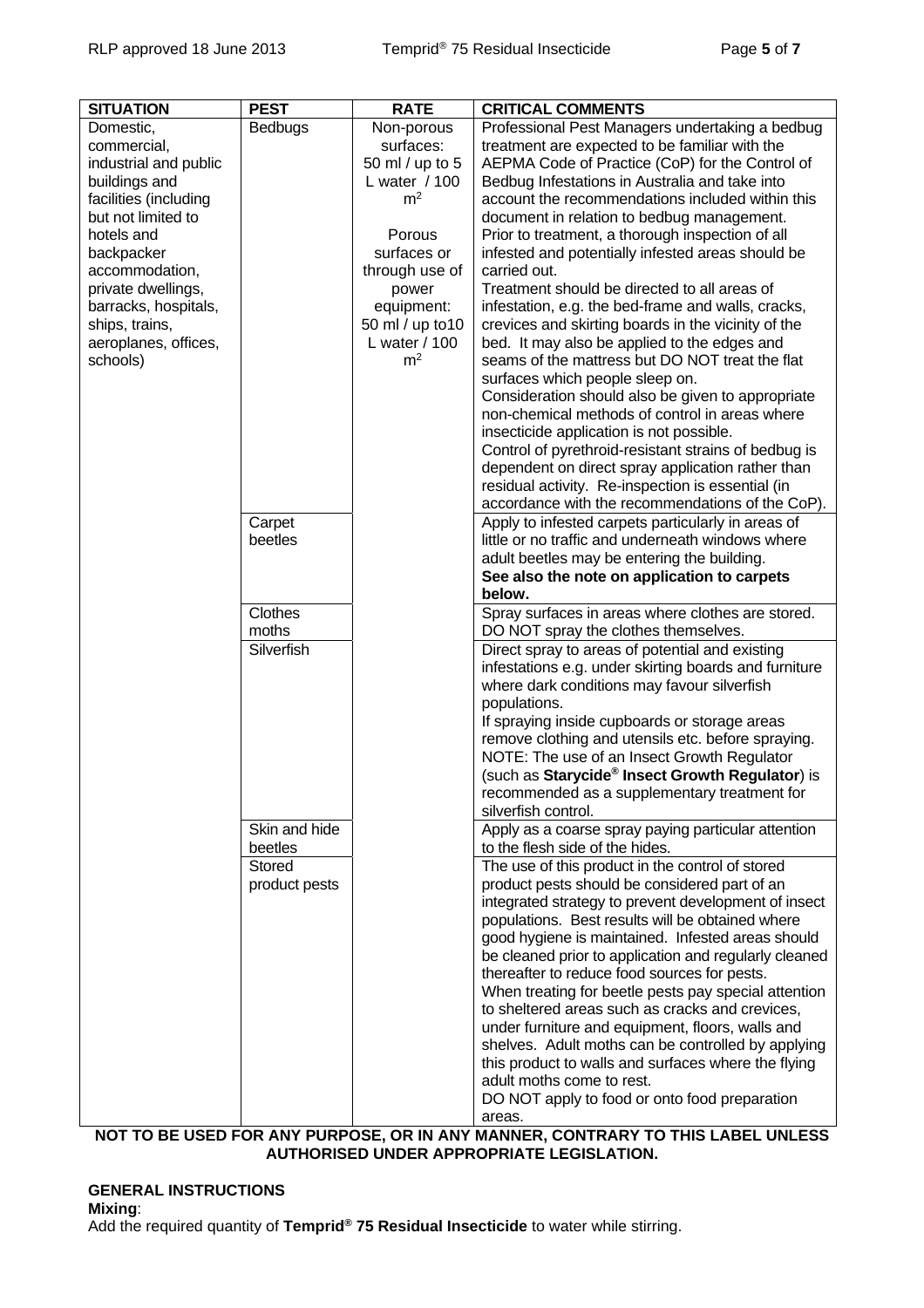#### **Application:**

DO NOT spray the moving parts of any machinery, electric motors or switchgear with the water-based product.

#### **Compatibility:**

**Temprid® 75 Residual Insecticide** is physically compatible with **Starycide® Insect Growth Regulator**.

#### **INSECTICIDE RESISTANCE WARNING**

| <b>GROUP</b> | <b>3A</b> | .4A | <b>INSECTICIDE</b> |  |
|--------------|-----------|-----|--------------------|--|
|              |           |     |                    |  |

For insecticide resistance management **Temprid® 75** is a Group 3A & 4A insecticide. Some naturally occurring insect biotypes resistant to **Temprid® 75** and other Group 3A and 4A insecticides may exist through normal genetic variability in any insect population. The resistant individuals can eventually dominate the insect population if **Temprid® 75** or other Group 3A and 4A insecticides are used repeatedly. The effectiveness of **Temprid® 75** on resistant individuals could be significantly reduced. Since occurrence of resistant individuals is difficult to detect prior to use, Bayer CropScience Pty. Ltd. accepts no liability for any losses that may result from failure of **Temprid® 75** to control resistant insects.

For further information on managing insecticide resistance contact your local supplier or Bayer Environmental Science representative.

#### **PRECAUTIONS**

DO NOT apply using spraying equipment carried on the back of the user.

For surface treatment only – DO NOT spray into the atmosphere using foggers or other devices designed to create an aerosol.

When using in animal houses DO NOT spray directly onto livestock, their food, water, litter, feed bins, or surfaces that are accessible to the stock.

DO NOT spray directly on humans, exposed food or food utensils or food preparation areas.

DO NOT spray clothing.

Avoid contact of spray with timber to which a stain is subsequently to be applied, unless the owner is notified that the timber will need additional preparation, consistent with that if water alone had contacted the timber. (Evidence of water contact on timber is sometimes only evident once the stain has been applied).

BEFORE USE - Remove or cover all exposed foodstuffs. Cover all dishes and utensils and surfaces where food is prepared.

AFTER USE - Thoroughly ventilate treated areas. Clean up thoroughly before processing/serving resumes.

#### **Note on application to carpets:**

Whilst carpets are regarded as porous surfaces, excessive liquid application may produce water-stains and therefore the non-porous surface rate should be adopted if possible. Hence for short pile carpet, the 5 L dilution rate (per 100 m<sup>2</sup>) should be sufficient. However, for long pile or shag carpet, the 10 L dilution rate (per 100 m<sup>2</sup>) may be required, to ensure effective penetration and application to all of the carpet-pile. Since carpets vary in their thickness, colour and material it is recommended that a small, inconspicuous area of carpet be sprayed and allowed to dry first to ensure that staining will not occur. Allow treated carpets to dry before resuming activity on them.

#### **RE-ENTRY PERIOD**

DO NOT enter treated areas until the spray has dried, unless wearing cotton overalls buttoned to the neck and wrist (or equivalent clothing) and chemical resistant gloves. Clothing must be laundered after each day's use.

#### **PROTECTION OF WILDLIFE, FISH, CRUSTACEANS AND ENVIRONMENT**

Very toxic to aquatic life. DO NOT contaminate wetlands or watercourses with this product or used containers. Cover fish tanks before using.

#### **STORAGE AND DISPOSAL**

Store in tightly closed, original container in a safe, well ventilated area, as cool as possible. DO NOT store for prolonged periods in direct sunlight. Triple rinse containers before disposal. Add rinsings to spray tank. DO NOT dispose of undiluted chemicals on site. If recycling, replace cap and return clean containers to recycler or designated collection point. If not recycling, break, crush, or puncture and deliver empty packaging